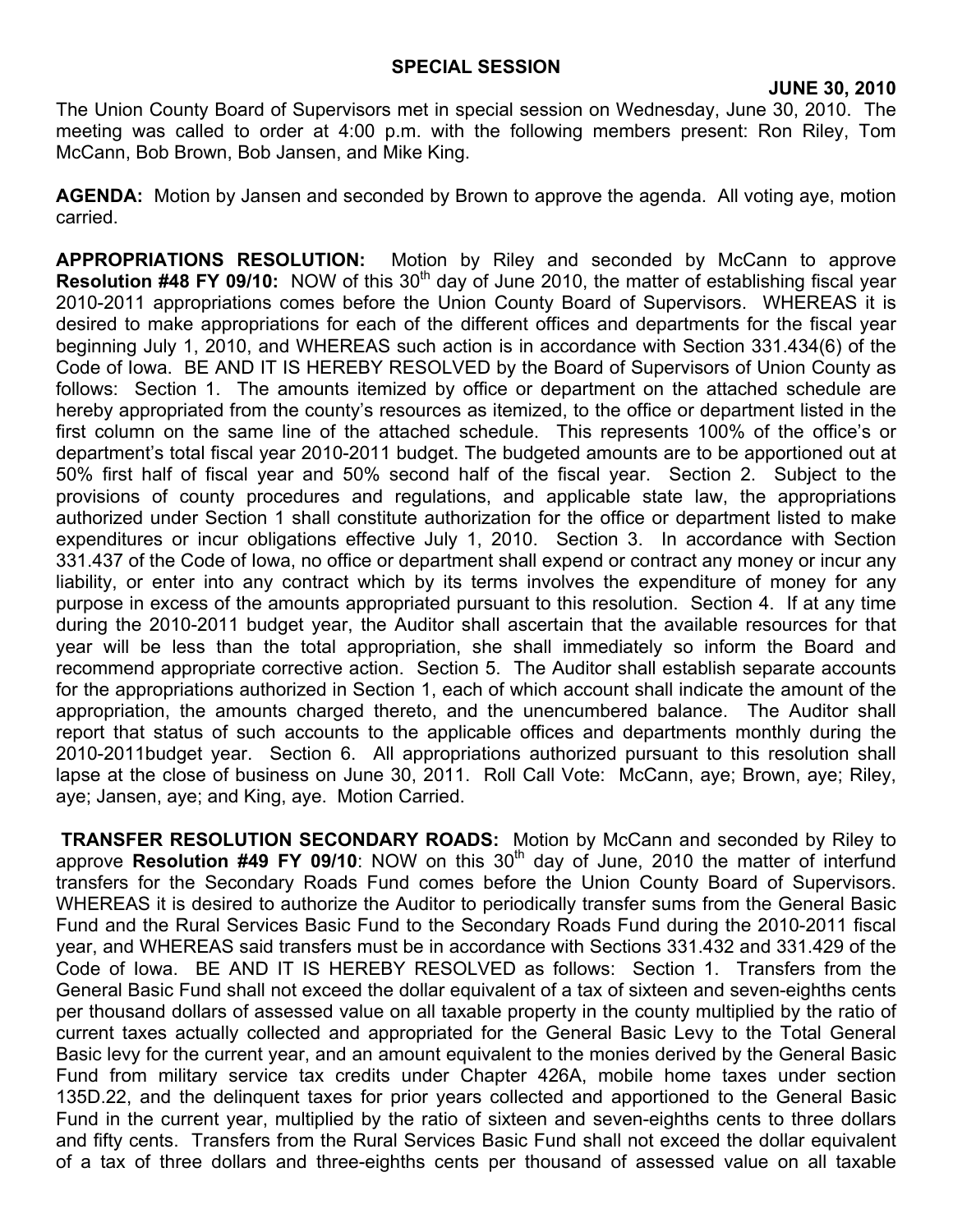property not located within the corporate limits of a city in the county multiplied by the ratio of current taxes actually collected and apportioned for the Rural Services Basic levy to the total Rural Services Basic levy for the current year and an amount equivalent to the monies derived by the Rural Services Basic Fund from the military service tax credits under Chapter 426A, mobile home taxes under section 135D.22, and delinquent taxes for prior years collected and apportioned to the Rural Services Basic Fund in the current year, multiplied by the ratio of three dollars and three-eighths cents to three dollars and ninety-five cents. Section 2. After being notified of the apportionment of current property taxes, state replacements against levied property taxes, mobile home taxes, military service tax credits, and delinquent taxes for prior years collected and apportioned to the General Basic Fund or Rural Services Basic Fund, the auditor shall order a transfer from said fund to the Secondary Roads Fund. Section 3. The amount of the transfer required by Section 2 shall be equal to the apportionment made under Section 2 to the General Basic Fund or Rural Services Basic Fund, respectively, multiplied by the ratio of said funds total maximum transfer to the Secondary Roads Fund, to the sum of said funds total current property tax levy, total mobile home taxes, total military service tax credits, and total delinquent taxes. Section 4. Not withstanding the provisions of Sections 2 and 3 of this resolution, total transfers of current taxes to the Secondary Roads Fund shall not exceed the amounts specified in Section 1. Section 5. Notwithstanding the provisions of Sections 2 and 3, the amount of transfer shall not exceed the available fund balances in the transferring fund. Section 6. The auditor is directed to correct the books when said operating transfers are made and to notify the treasurer and county engineer of the amounts of said transfers. The above and foregoing resolution was adopted by the Board of Supervisors of Union County on this 30<sup>th</sup> day of June, 2010. Roll Call Vote: Jansen, aye; Brown, aye; Riley, aye; McCann, aye; and King, aye. Motion Carried.

**UNION COUNTY HEALTH INSURANCE PLAN DOCUMENT AMENDMENT:** Motion by Riley and seconded by Brown to approve the Plan Document Amendment effective date August 1, 2010. Per Prescription PLAN B Prescription Drug Card: Generic - \$8 co-payment; Brand - \$25 co-payment; Non Formulary - \$40 co-payment. PLAN C Prescription Drug Card: Generic - \$10 co-payment; Brand - \$35 co-payment; Non Formulary - \$50 co-payment. PLAN D Prescription Drug Card: Generic - \$10 co-payment; Brand - \$40 co-payment; Non Formulary - \$60 co-payment. Prescription Drug Limitations – Prescription Drug Card purchases are limited to a 30 day supply for one co-payment or a 90 day supply subject to three co-payments. Roll call vote McCann aye; Brown aye; Riley aye; Jansen aye; and King aye, motion carried.

**CARE KITCHEN REVISION:** Motion by Brown and seconded by Jansen to accept the updated revision for the CARE Kitchen remodeling project, which consists of a hot food serving counter, 36" restaurant gas range, convection gas oven, exhaust system, soiled dish table, clean dish table, back counter, wall cabinets and shelves, microwave shelf, utility cart and a wire shelving unit by Martin Brothers Distribution, Cedar Falls, IA. All voting aye, motion carried.

**CERTIFYING TAX CREDITS:** Motion by McCann and seconded by Jansen to certify the Homestead Tax Credit at 64%, the Military Tax Credit at 100%, and the Elderly and Disabled Tax Credit at 100% in accordance with the Code of Iowa 25B.7 which states :if a state appropriation is not sufficient to fully fund the credit or exemption, the political subdivision shall be required to extend to the taxpayer only that portion of the credit or exemption estimated by the department of revenue to be funded by the state appropriation. Roll call vote, McCann aye; Brown aye, Riley aye, Jansen aye, King aye, motion carried.

**CONSERVATION TRANSFER RESOLUTION:** Motion by Riley and seconded by Brown to approve Resolution  $#47$  FY 09-10. NOW on this  $30<sup>th</sup>$  day of June, 2010, the matter of an operating transfer comes before the Union County Board of Supervisors. WHEREAS, it is desired to transfer monies from the Conservation Department (General Basic) Fund to the Conservation Depreciation Fund and, WHEREAS, said operating transfer is in accordance with Section 331.432 of the Code of Iowa. BE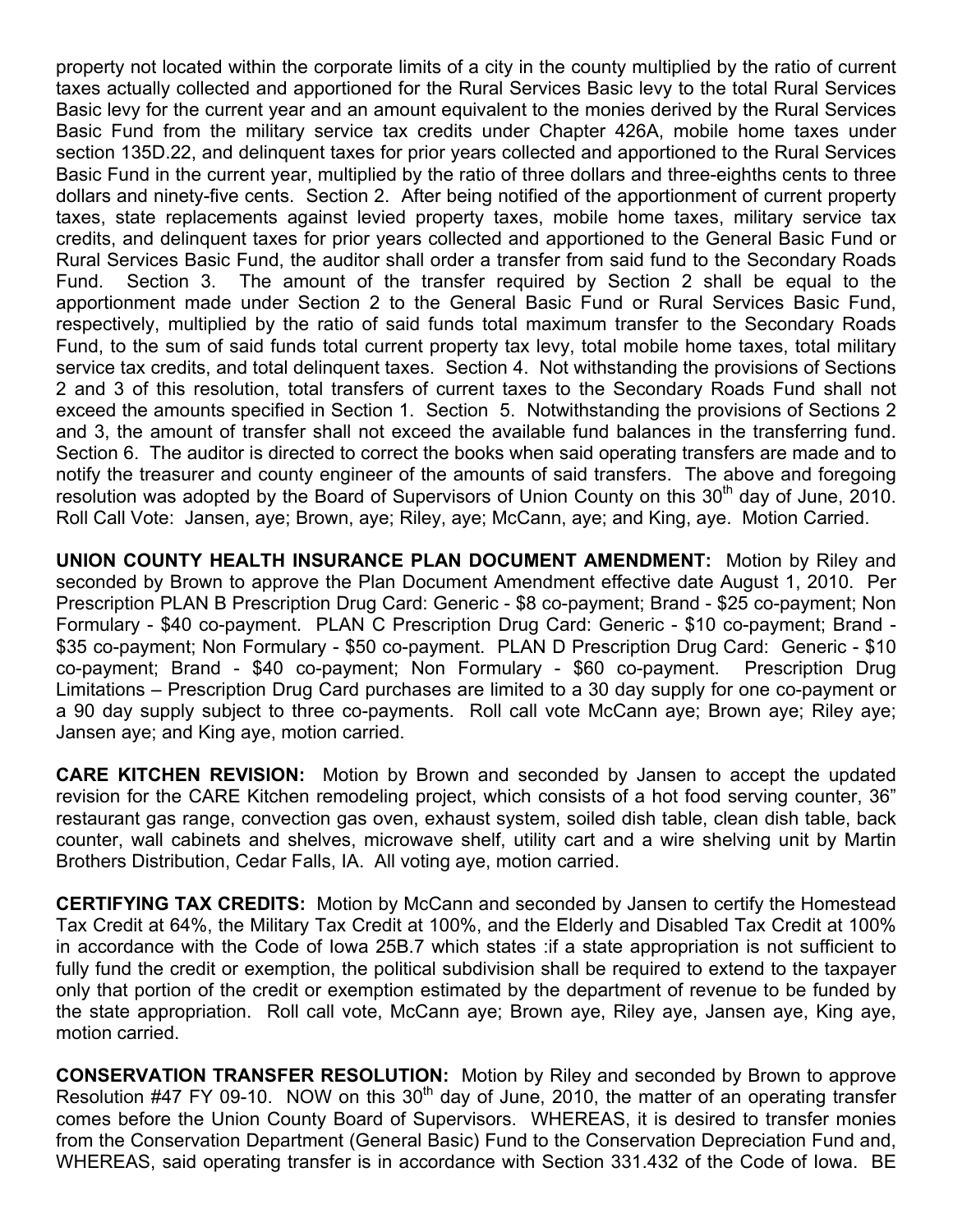AND IT IS HEREBY RESOLVED, that the sum of \$8,106.00 is ordered to be transferred from the Conservation Department (General Basic) Fund to the Conservation Depreciation Fund, effective this  $30<sup>th</sup>$  day of June, 2010. The Auditor is directed to correct her books accordingly, and to notify the Treasurer of this operating transfer accompanying the notification with a copy of this resolution and the record of its adoption. Roll Call Vote – Jansen aye; McCann aye; Brown aye; Riley aye; King aye; motion carried.

**INMATE MEDICAL TRANSFER RESOLUTION:** Motion by Jansen and seconded by McCann to approve Resolution #46 FY 09-10. NOW on this  $30<sup>th</sup>$  day of June, 2010, the matter of an operating transfer comes before the Union County Board of Supervisors. WHEREAS, it is desired to transfer monies left from the Inpatient/Hospital-General Services Department (General Basic) Fund to the Inmate Medical Fund, and WHEREAS, said operating transfer is in accordance with Section 331.432 of the Code of Iowa. BE AND IT IS HEREBY RESOLVED that the sum of \$7,395.00 is ordered to be transferred from the Inpatient/Hospital-General Services Department (General Basic) Fund to the Inmate Medical Fund, effective this  $30<sup>th</sup>$  day of June, 2010. The Auditor is directed to correct her books accordingly, and to notify the Treasurer of this operating transfer accompanying the notification with a copy of this resolution and the record of its adoption. Roll Call Vote – Jansen aye; McCann aye; Brown aye; Riley aye; King aye, motion carried.

**SPECIAL PROSECUTOR RESOLUTION:** Motion by Jansen and seconded by Riley to approve Resolution  $\#45$  FY 09-10. NOW on this 30<sup>th</sup> day of June, 2010 the matter of the Union County Attorney's Application for Appointment of a Special Prosecutor comes before the Union County Board of Supervisors. WHEREAS, the Union County Attorney will be unavailable to attend to emergency committal matters, and WHEREAS, the Union County Attorney and the Union County Board of Supervisors believe that the interest of Justice will be protected by the appointment of a Special Prosecutor. BE AND IT IS HEREBY RESOLVED that Michael D Maynes, Greenfield, Iowa, be and is hereby appointed Special Prosecutor in and for Union County for purposes of handling emergency commitment matters as required by appointment by the judicial hospitalization referee. Roll Call Vote – McCann aye, Jansen aye, Brown aye, Riley aye, King aye, motion carried.

**HAZARD MITIGATION GRANT PROGRAM RESOLUTION:** Motion by Jansen and seconded by Brown to approve Resolution #50 FY 09-10. WHEREAS, Union County has made application through the Iowa Homeland Security and Emergency Management Division (HSEMD) to the Federal Emergency Management Agency (FEMA) for funding from the Hazard Mitigation Grant Program in the amount of \$33,530.00 for the total project cost and WHEREAS, the Subgrantee recognizes the fact that this grant is based on a cost share basis with the federal share not exceeding 75%, the state share not exceeding 10% and the local share being a minimum of 15% of the total project cost, and THEREFORE, the Subgrantee agrees to provide and make available up to \$5,030.00 of local monies to be used to meet the minimum 15% match requirement for this mitigation grant application. Roll Call Vote – Jansen aye; Riley aye, Brown aye, McCann aye, King aye, motion carried.

**AUDITORS QUARTERLY REPORT:** Motion by Riley and seconded by McCann to accept the Auditors Quarterly Report as presented by Sandy Hysell, Union County Auditor, for \$305.50. All voting aye, motion carried.

**HANDWRITTEN CLAIMS:** Motion by Brown and seconded by McCann to approve the handwritten claims to Agriland FS, Inc for \$11,259.43, Maynes Law Office for \$164.20 and Patricia Dianne Huffman for \$103.00 All voting aye, motion carried.

 **AMERICAN ADMINISTRATIVE SERVICE AGREEMENT:** Motion by McCann and seconded by Riley to go into a 1 (one) year contract with American Administrators. All voting aye, motion carried.